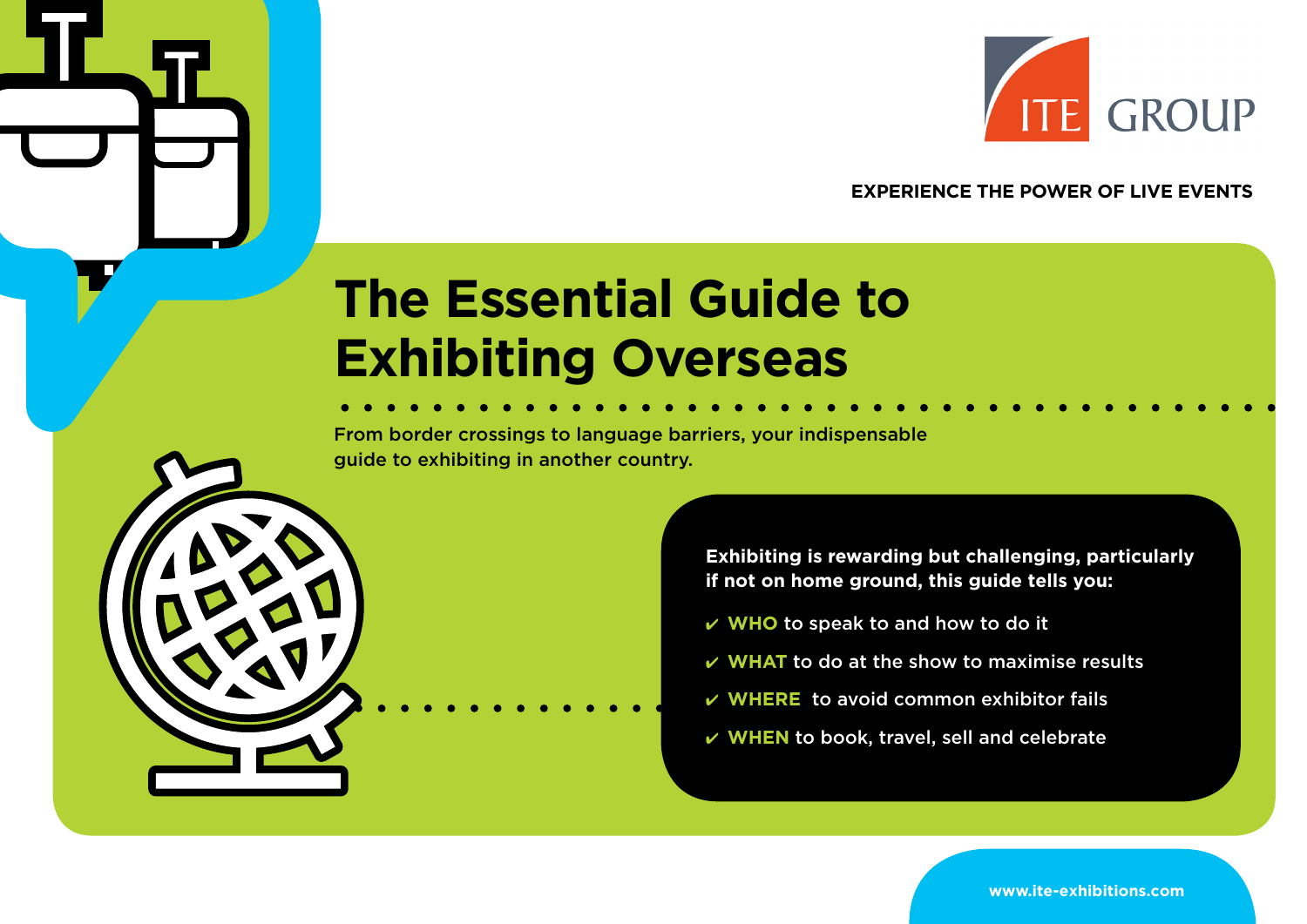

## **Before the Show**

**So, you've decided that the best way to showcase your products and services to new markets is to exhibit at a show overseas – smart move!** 

## **Here's our Top 10 Tips:**



## **1. THINK LONG-TERM**

- If you have a great show, will you be able to meet
- demand in the new territory? Plan your objectives clearly and carefully.

## **2. CHECK YOUR BOOKING**

- Sounds obvious but there is a BIG difference between 4
- square metres and 4 metres squared. The last thing you
- want is a nasty surprise when you turn up to your space.

## **3. SORT YOUR STAND**

- Consider colours and messaging carefully to ensure it 'translates' for other cultures. On a practical tip, ensure you
- have plenty of storage space for suitcases and materials,
- and consider your hospitality offering carefully to cater to
- local tastes and customs.

## **4. APPLY FOR A GRANT**

- UK Trade & Investment can provide financial assistance to
- companies exhibiting overseas. This has to be done at least
- eight weeks prior to the show, so mark your diary.

## **5. LEARN SOME LINGO**

- It is important to look up local etiquette you don't want
- to blow a big deal because of a simple false gesture or
- inappropriate handshake.

## **6. BOOK TRAVEL AND HOTELS EARLY**

- Consider alternative accommodation via AirBNB or
- HomeAway if hotels seems overly expensive or in short
- supply these private houses and apartments offer greater
- space and can cut catering costs considerably.

## **7. DON'T SQUEEZE THE ITINERARY**

Having staff arrive at the show straight from a long-haul flight, in a different timezone, is going to impact on their performance and your success. Allow time before the show to settle in so your stand sings with fresh-faced employees ready to do business.

## **8. PREPARE YOUR MATERIALS**

What will you be handing out at the stand? Will it be brochures or info on USB drives? What language will it be in? Make sure everyone has up-to-date business cards or have more printed including local translations.

## **9.DOUBLE-CHECK PASSPORTS AND VISAS**

Countries like China, Russia, and India require entry visas from certain countries, and you will likely need to apply in advance for travel to the United States. Also check passport expiry as countries have differing policies on how long you must have left on your passport to gain entry.

## **10. TRIPLE CHECK LOGISTICS**

Exhibiting overseas can be complicated, especially if you are heading to a country with unfamiliar procedures and regulations. Time zones, exchange rates, working days, tax – all these things need to be considered.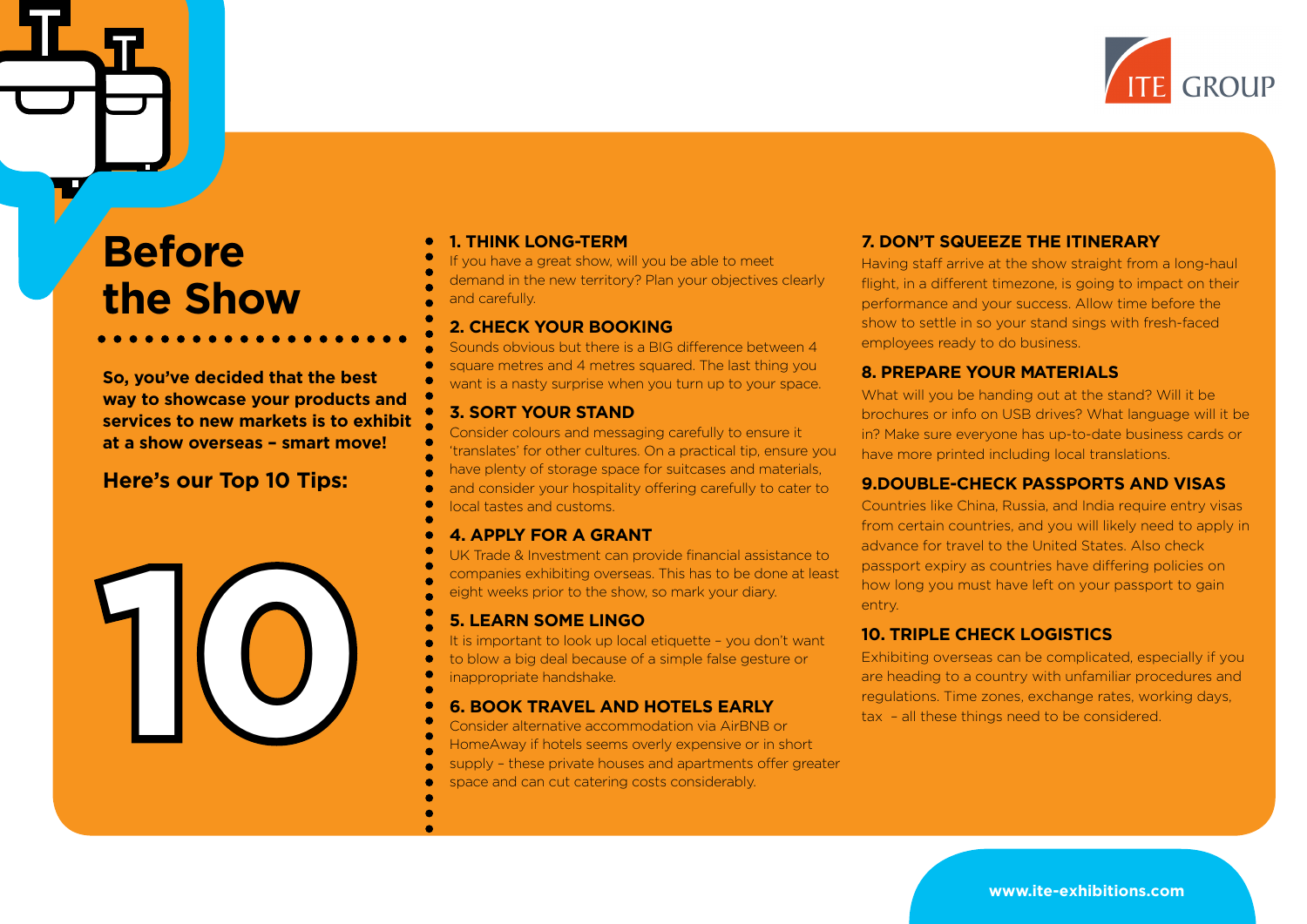

## **At the Show**

## **Eight steps to success:**



## **1. ON ARRIVAL**

- So you made it, congratulations! Now it's time to make all that hard work and investment pay off. Make sure your
- stand looks its best. If you think something is missing or
- could be better, speak to ITE's technical team and on-site
- suppliers there is still time to spruce. Prior to the show
- opening it's worth checking out the competition or
- spotting ways you could attract more visitors.

#### **2. SHOW TIME**

- Make sure staff arrive fresh and properly briefed on
- objectives and local protocol. Everything from a handshake
- to how you swap business cards has to be done according
- to local custom and etiquette. Look smart, approachable
- and interested in your visitors (so leave the phone alone).

## **3. USE SHOW MARKETING**

- Most exhibitions have websites, apps and daily newspapers
- where you can market yourself often for free. Make
- sure you have something newsworthy to promote at the
- show (like a new product or service) to attract attention.
- Remember it's not enough to let people know which stand
- number you are on give them a reason to seek you out.

## **4. COLLECT DATA**

- With thousands of potential visitors to your stand, it's
- important to keep track of who came and what they
- wanted. Badge scanners can be useful, or you can have
- visitors input their own data via iPads or other devices –
- which is especially helpful for difficult spellings. Also try
- to collect social media data such as Twitter handles.
- Have a plan in place to qualify sales leads to help
- prioritise the hot prospects.

## **5. CONVERT YOUR CURRENCY**

Make sure any prices quoted are correct and up to date, and also presented in local currency based on current exchange rates. Relying on old rates could cost you dearly.

## **6. AFTER HOURS**

Time spent away from the show floor can be just as productive, if you are hosting clients or simply ensuring your team gets time to relax and recharge. A three-day show can be physically and mentally exhausting, especially when away from home, so make sure everyone gets breaks and enjoys themselves, too. Organise at least one team social event or excursion.

## **7. FOOD AND DRINK**

As tempting as it may be to sample traditional street food, it's probably wise to stick to familiar food and reputable vendors. Also try to avoid strong smelling foods. Alcohol should be drunk in moderation – especially in countries that have different attitudes towards over-indulgence. Drink plenty of water and have it freely available at the show for staff to stay hydrated and alert.

## **8. CONSIDER REBOOKING**

If the show is meeting or exceeding expectations, now may be the time to rebook. You can guarantee your space for next year as well as take advantage of ITE's on-site rebook deals.